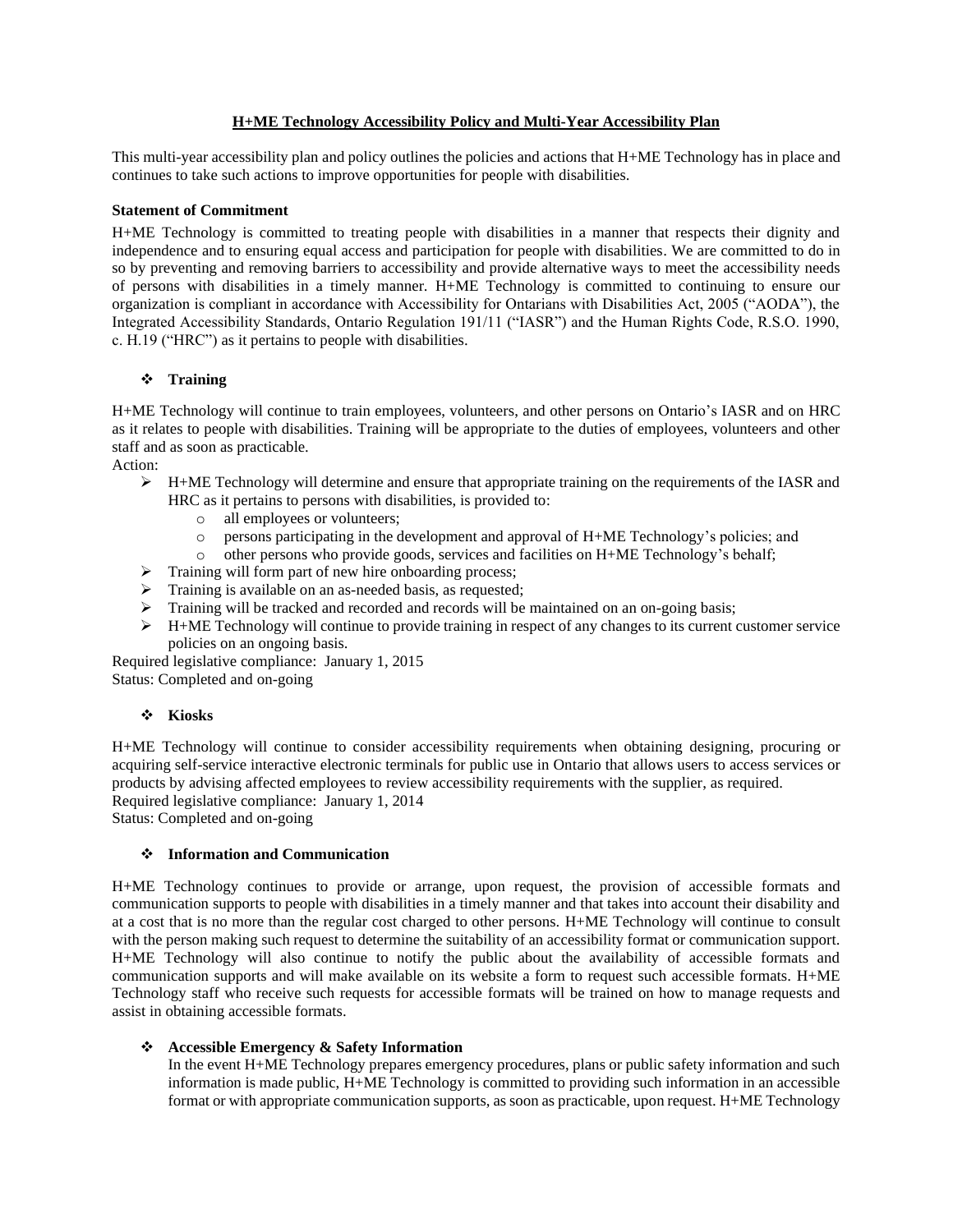will provide individualized workplace emergency response information to employees who have a disability, if the disability is such that the individualized information is necessary and H+ME Technology is aware of the need for accommodation due to the employee's disability.

Action:

- $\triangleright$  H+ME Technology will continue to inform employees that H+ME Technology is committed to providing accessible emergency response information as required and will continue to determine whether any new or current employees require same;
- ➢ fire, safety and emergency response information that is publicly available, is available in accessible formats or with appropriate communication supports, upon request.

Required legislative compliance: January 1, 2012

Status: Completed and on-going

## ❖ **Feedback, Accessible Formats and Communication Supports**

H+ME Technology continues to be committed to ensuring that individuals with disabilities have the ability to access our feedback process.

Action:

- ➢ H+ME Technology will continue to provide and/or arrange for the provision of accessible formats of information and communication supports as requested;
- $\triangleright$  H+ME Technology will continue to consult with persons making information and/or communication support requests to determine the suitability of the accessible format and/or communication support;
- ➢ H+ME Technology will continue to ensure feedback, accessible formats and/or any communication support(s) requested are available in more accessible formats upon request by individuals with disabilities and at a cost no more than the regular cost charged to other persons;
- ➢ Feedback forms and Alternative Format Request forms are available in an accessible format, taking the person's disability needs into account, upon request;

 $\triangleright$  H+ME Technology will respond to the feedback in a timely manner and in an accessible format.

Required legislative compliance: January 1, 2015

Status: Completed and on-going

### ❖ **Accessible Websites and Website Content**

H+ME Technology continues to be committed to making publically available information accessible upon request. H+ME Technology's website and web content conform with WCAG 2.0 Level AA.

Required legislative compliance: January 1, 2021 Status: Completed

### ❖ **Employment**

H+ME Technology is committed to ensuring our employment practices are fair and accessible by removing any barrier that prevents or hinders the recruitment process. We will also ensure the accessibility needs of employees with disabilities are taken into account if or when using performance management, career development and redeployment processes.

Action:

Recruitment:

- ➢ potential candidates, employees, staff and the public are notified via our website, in job postings or verbally that H+ME Technology accommodates people with disabilities during the recruitment and assessment process;
- $\triangleright$  applicants are notified when they are selected for an interview that accessible accommodation can be provided, accommodations are available upon request in relation to the materials or processes to be used;
- $\triangleright$  H+ME Technology shall consult with the applicant to arrange suitable accessible accommodation taking into account the applicants accessibility needs;
- $\triangleright$  When H+ME Technology notifies the successful applicant of its policies for accommodating employees with disabilities when making offers of employment.

Informing Employees of Supports and Accessible Formats:

➢ H+ME Technology will inform its new and existing employees of its policies, and any changes to same, used to support employees with disabilities, including, job accommodations taking into account the employee's accessibility needs;